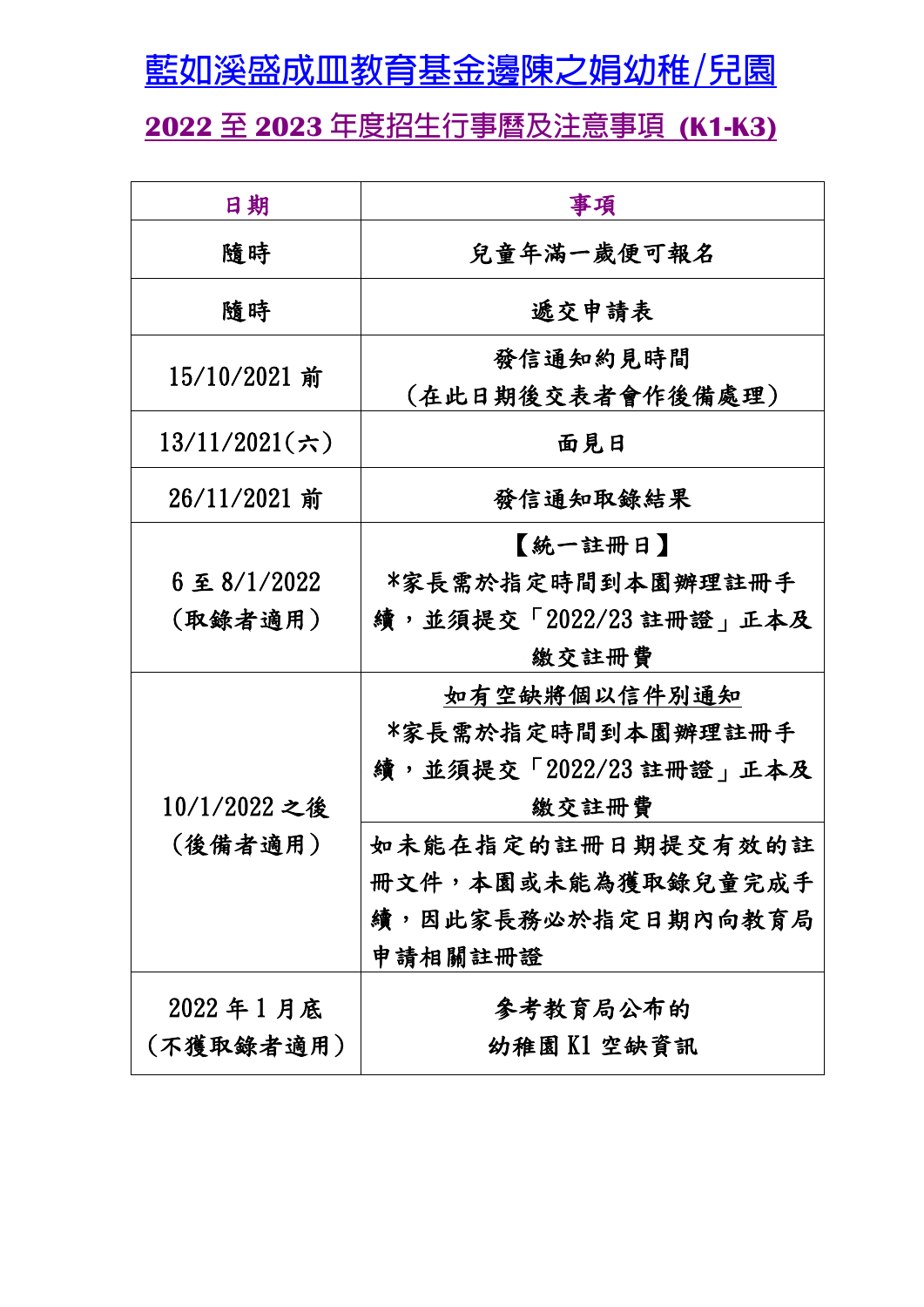# 「**2022/23 K1 收生安排」流程圖**

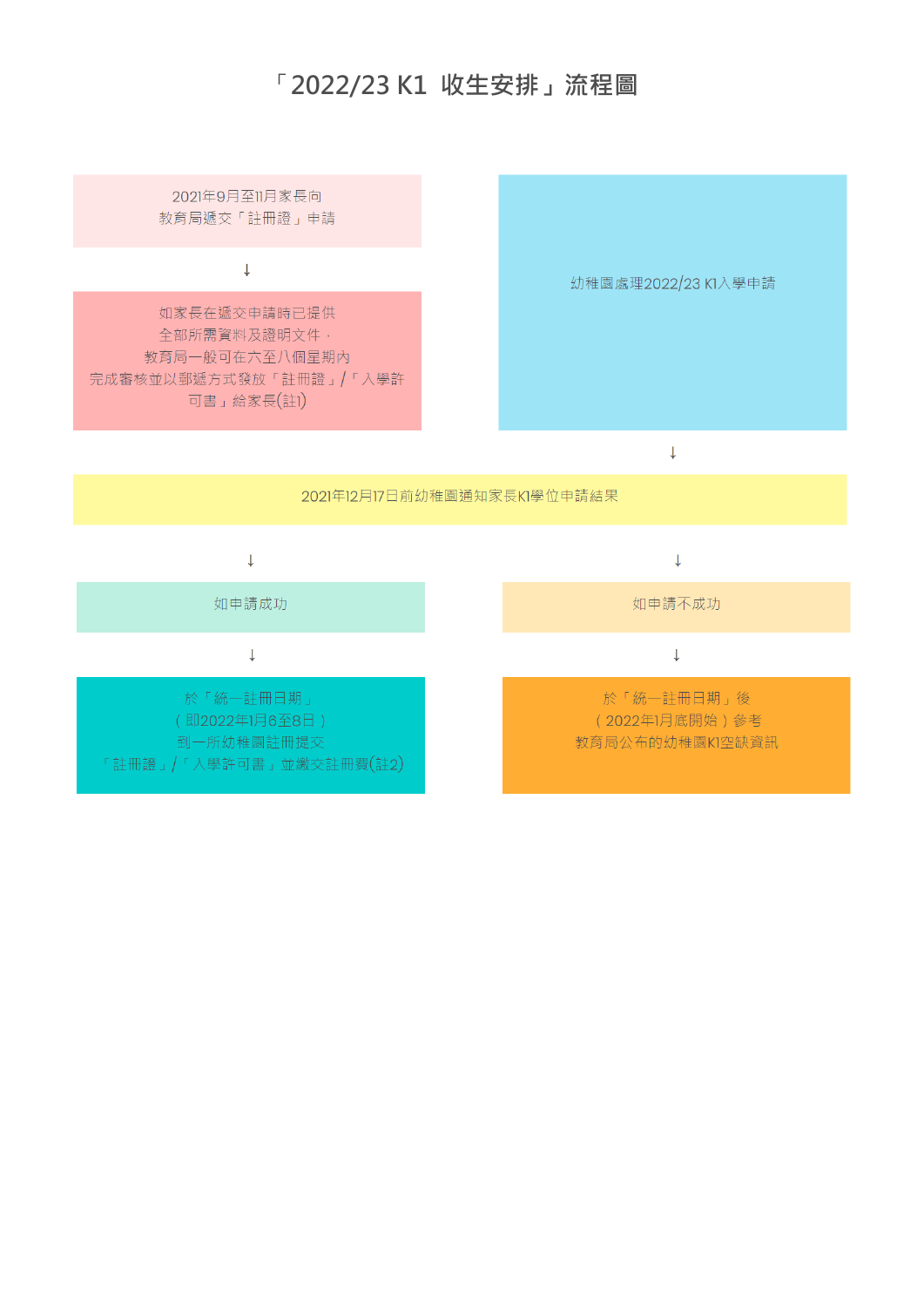申請「2022/23 幼稚園入學註冊證」

- 1.教育局會以「幼稚園入學註冊證」作為 2022/23 學年的 K1 註 冊文件。
- 2.家長須於 2021 年 9 月至 11 月期間為其子女向教育局申請 「2022/23 註冊證」會於本年 9 月開始接受申請,屆時教育局 會 公 布 申 請 細 則 , 並 會 在 教 育 局 網 頁 (http://www.edb.gov.hk/tc/edu-system/preprimary-kind ergarten/kindergarten-k1-admission-arrangements/inde x-3.html#4)上載詳情。
- 3. 2022/23 學年的註冊費為港幣 1,570 元正。如有關兒童入讀 本校,本校會於若 8 月退回註冊費,但若家長於註冊後決定 為子女轉校,請以書面通知本幼稚園。本幼稚園會退回相關 註冊證,但註冊費將不獲退還。在取回註冊證後,本幼稚園 亦不會再為該兒童保留學位。



幼稚園啟 **2021** 年 **7** 月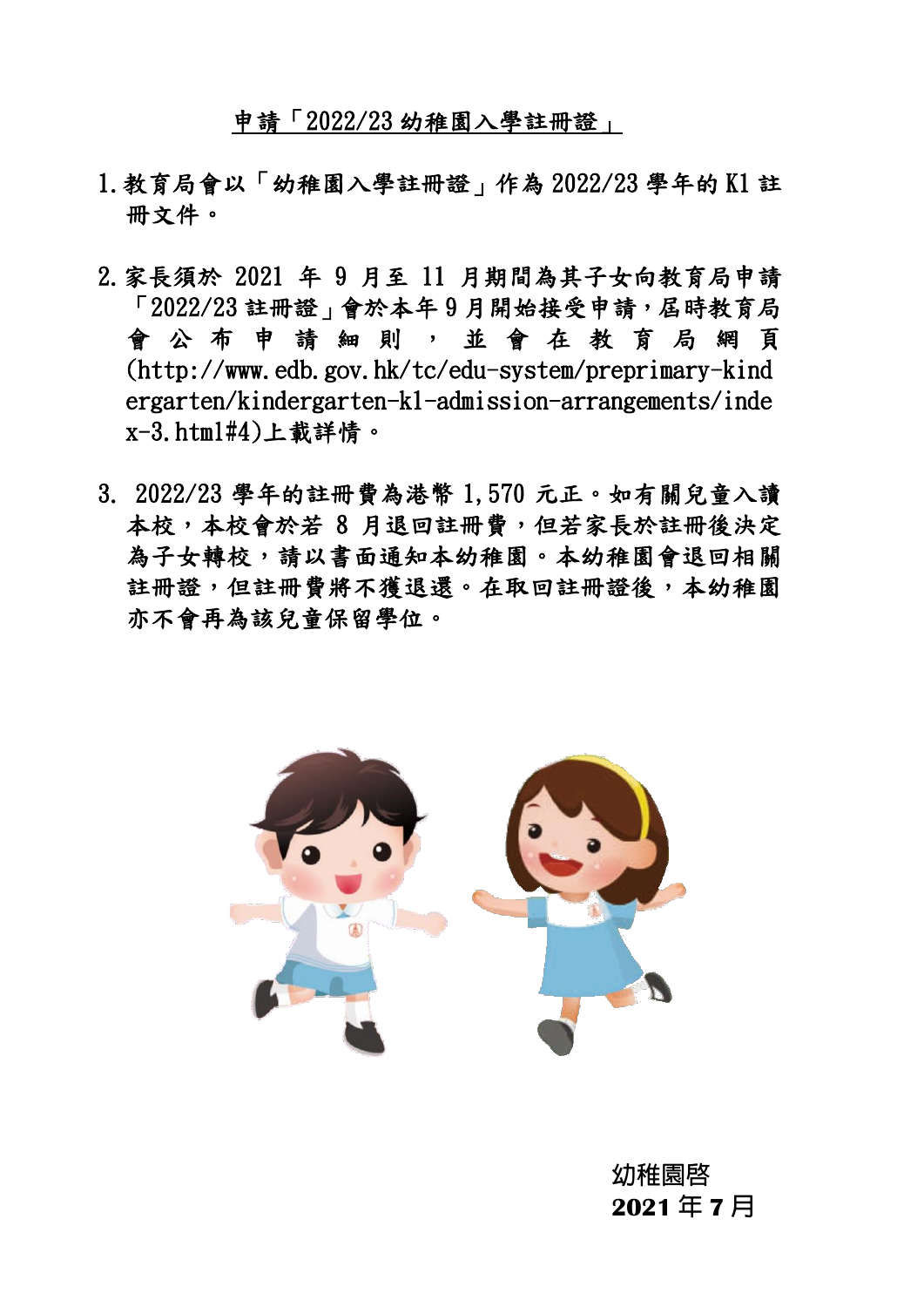## ALICE LAN & VERA SHEN EDUACTION FUND DELIA PEI NURSERY & KINDERGARTEN

# Information on Admission to K1-K3classes in the 2022/23 school year

| <b>Date</b>                                              | <b>Events</b>                                                                                                                                                                                                                                                                                                                                                                                                                                                                                                                                                                   |
|----------------------------------------------------------|---------------------------------------------------------------------------------------------------------------------------------------------------------------------------------------------------------------------------------------------------------------------------------------------------------------------------------------------------------------------------------------------------------------------------------------------------------------------------------------------------------------------------------------------------------------------------------|
| Anytime                                                  | The child to apply must be at least 1 year old                                                                                                                                                                                                                                                                                                                                                                                                                                                                                                                                  |
| Anytime                                                  | Return of application forms                                                                                                                                                                                                                                                                                                                                                                                                                                                                                                                                                     |
| Before 15/10/2021                                        | Formal rely will be sent to you for details of interview<br>(the application submitted after the date will be treated as<br>waiting list)                                                                                                                                                                                                                                                                                                                                                                                                                                       |
| 13/11/2021(Sat)                                          | interview                                                                                                                                                                                                                                                                                                                                                                                                                                                                                                                                                                       |
| Before 26/11/2021                                        | <b>Announcement of admission results</b>                                                                                                                                                                                                                                                                                                                                                                                                                                                                                                                                        |
| $6 - 8/1/2022$<br>(successful applicants)                | <b>[Centralised Registration Dates]</b><br>*parents should complete the registration procedures for<br>their child by submitting the original of the $\sqrt{2022/23}$ RC $\perp$<br>to the kindergarten and paying the registration fee.                                                                                                                                                                                                                                                                                                                                        |
| after $10/1/2022$<br>(applicants on the<br>waiting list) | If we have school place,<br>we will contact by letter separately<br>*parents should complete the registration procedures for<br>their child by submitting the original of the $\sqrt{2022/23}$ RC<br>to the kindergarten and paying the registration fee.<br>Please be reminded that if parents cannot submit the<br>$\lceil 2022/23 \text{ RC} \rceil$ during registration, the kindergarten may<br>not be able to complete registration for their child.<br>Hence, parents are required to submit application for the<br>Registration Certificate to EDB within the specified |
| After 30/1/2022<br>(unsuccessful application)            | period.<br>Appliaents refer to the K1 vacancy information released<br>by EDB after the Centralised Registration Dates                                                                                                                                                                                                                                                                                                                                                                                                                                                           |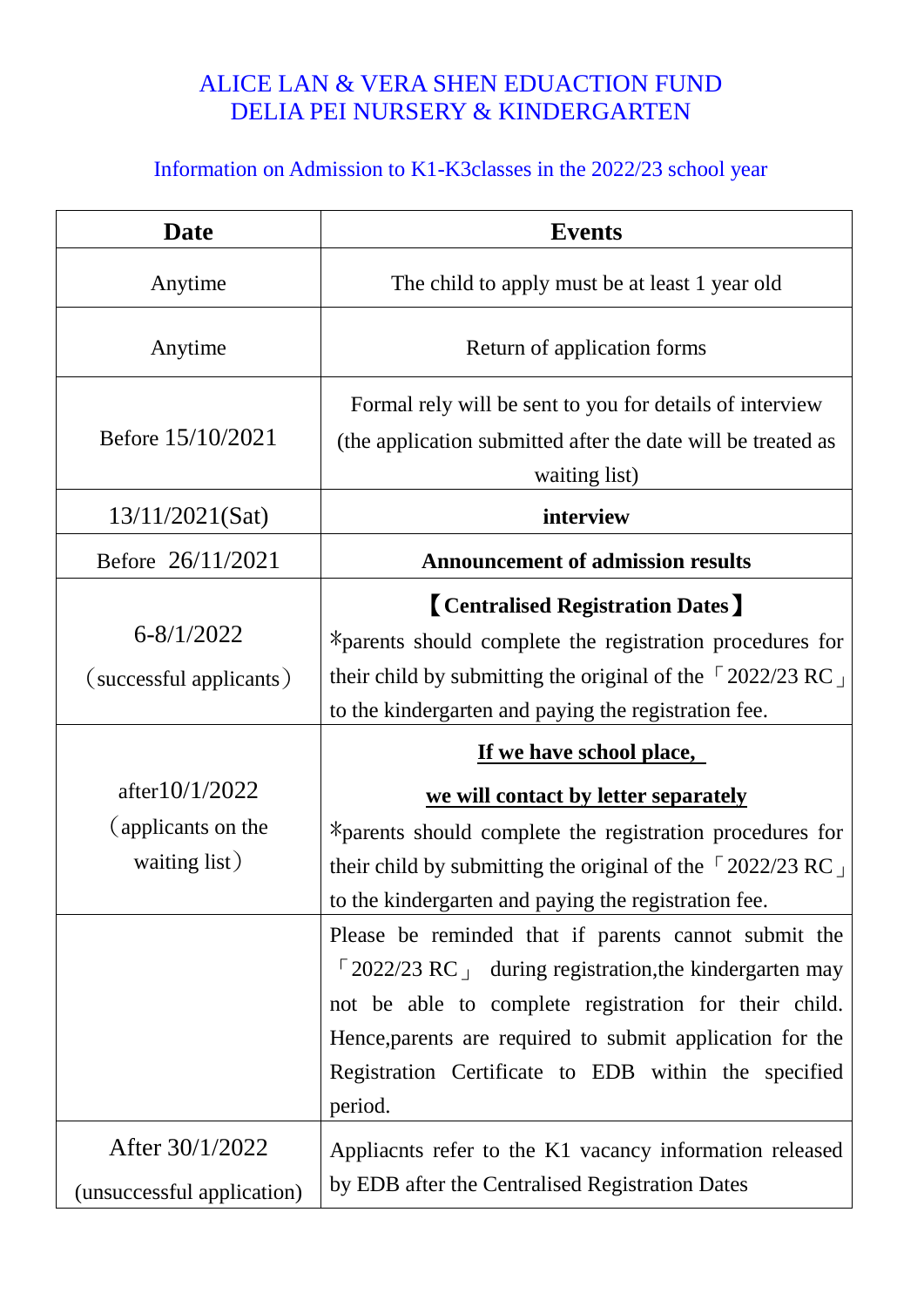### 3. 2022/23 K1 Admission Arrangements Flowchart

Parents apply to the EDB for the RC from September to November 2021

 $\downarrow$ 

Upon receipt of the applications with all necessary information and documents provided, the EDB will generally take six to eight weeks to complete processing of the applications and issue the RC/AP to parents<sup>1</sup> by post

**KGs process** KI admission applications for the 2022/23 school year

 $\downarrow$ 

KGs inform parents of the application result before 17 December 2021

#### $\downarrow$

If application is successful

 $\downarrow$ 

Parents register with one KG during the **Centralised Registration Dates**  $(i.e. 6 to 8 January 2022)$ by submitting the RC / AP and paying registration fee<sup>2</sup>

 $\downarrow$ 

If application is not successful

 $\downarrow$ 

Parents refer to the KI vacancy information released by the EDB after the Centralised Registration Dates (i.e. from late January 2022)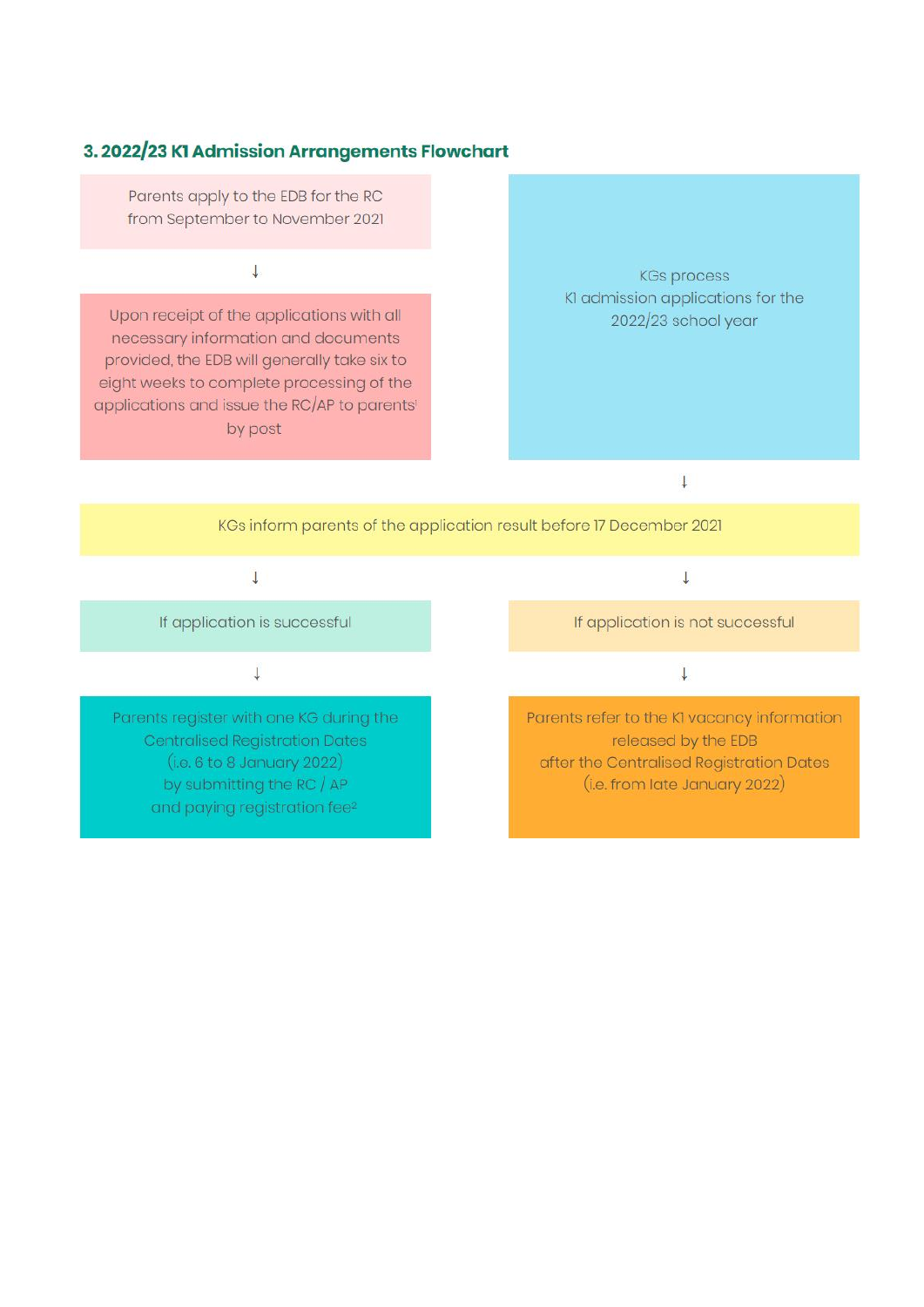### **Application for the '2022/23 Registration Certificate for Kindergarten Admission'**

- 1. Education Bureau (EDB) will implement the Free Quality Kindergarten Education policy starting from the 2022/23 school year to replace the existing 'Pre-primary education Voucher Scheme'. Under the new Scheme, EDB will use the 'Registration Certificate for Kindergarten Admission' as the document for registration in the 2022/23 school year.
- 2. Parents are required to submit an application for the '2022/23 registration Certificate for Kindergarten Admission'(hereafter referred as '2022/23 RC') to EDB from September to November 2020. The '2022/23 RC' will be open for applications in September2021 and EDB will announce and upload the details of application onto EDB's website (http://www.edb.gov.hk/tc/edu-system/preprimary-kindergarten/kindergarten-k1-a

dmission-arrangements/index-3.html#4) in due course.

3. The registration fee for 2022/23 K1 Place is HK\$1,570. Should parents decide to change school after registration, please notify the kindergarten in writing. The kindergarten will return the '2022/23 RC' but the registration fee will not be refunded. Upon obtaining the '2022/23 RC', the kindergarten will no longer keep the school place for the child.



 From Kindergarten 7/2021